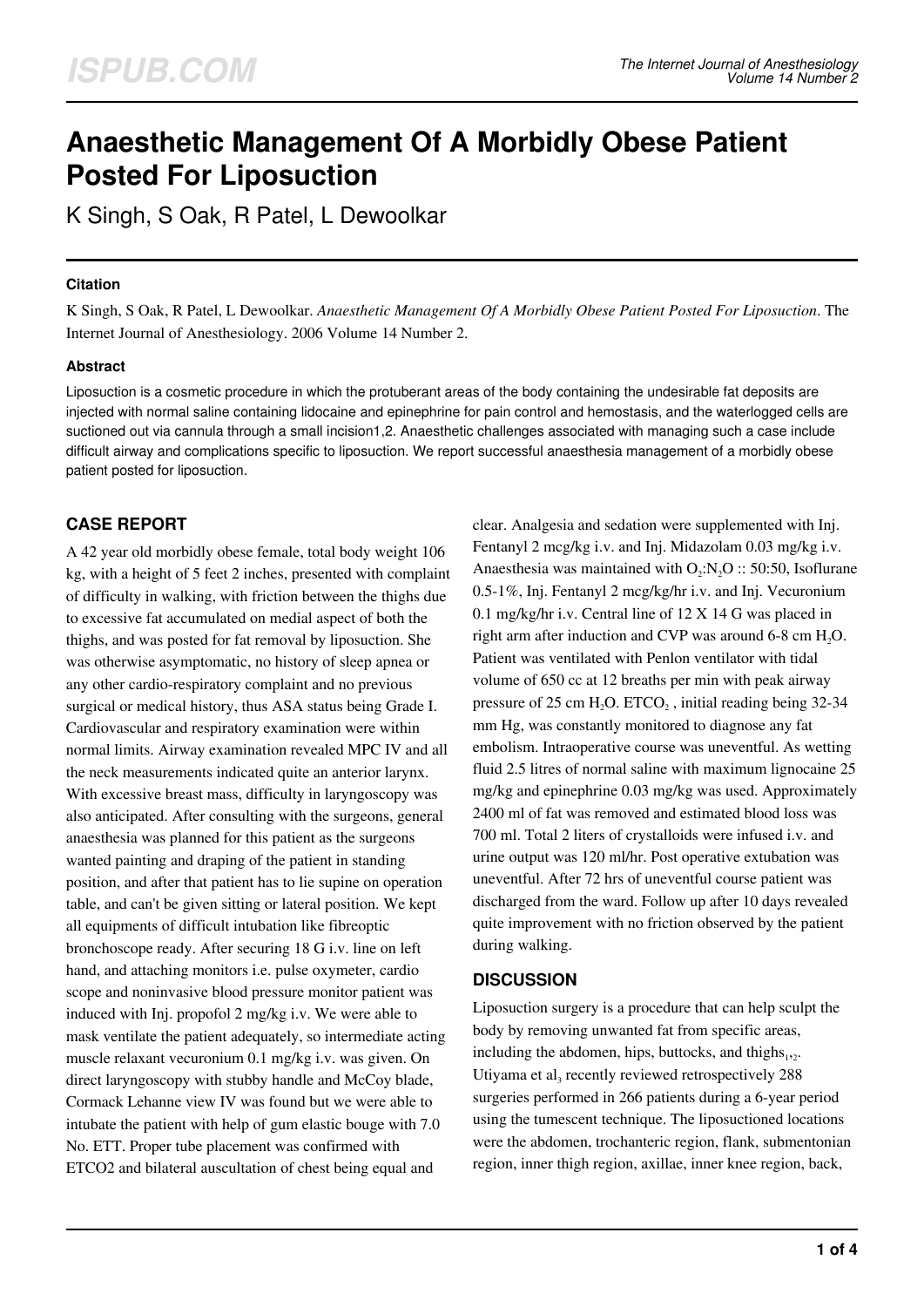#### and arm.

Large-volume liposuction ( $> 1500$  mL of aspirate) may be associated with a relatively high rate of morbidity and mortality because of hemodynamic complications. Patients are exposed to prolonged procedures, fluid shifts, and infusion of high doses of epinephrine and lidocaine that are added to the wetting solution on account of their analgesic and hemostatic effects. Lidocaine is used more often as the anesthetic agent in the wetting solution. Historically, the recommended dose of lidocaine is less than  $7mg/kg<sub>4</sub>$ However, this dose does not take into consideration the slow absorption from fat, the persistent vasoconstriction from epinephrine, and the lidocaine removed in the liposuction aspirate, which all contribute to a reduced risk of systemic toxicity from the lidocaine<sub>5,6</sub>. It is generally accepted that a lidocaine dose of up to 35 mg/kg is safe when injected into the subcutaneous fat with solutions containing epinephrine, although doses up to 50 mg/kg have been used<sub>7</sub>. Epinephrine use should be avoided in patients who present with pheochromocytoma, hyperthyroidism, severe hypertension, cardiac disease, or peripheral vascular disease. In addition, cardiac arrhythmias can occur in predisposed individuals or when epinephrine is used with halothane anesthesia. Alterations in the rate and force of contraction or cardiac irritability and hypertension can occur, particularly in hyperthyroid patients, The recommended concentration of epinephrine in tumescent solutions is 0.25 to 1.5 mg/L. The total dosage of epinephrine should be minimized and usually should not exceed 50 ?g/kg<sub>9</sub>.

Fluid management is one of the fundamentals of anaesthetic management. Supervising the fluid and electrolyte balance of a patient during a liposuction procedure is comparable to managing an acute burn, a major abdominal operation, or a trauma patient,. Because of the increasingly large volumes of infiltrate used in larger-volume liposuction, careful attention must be paid to all fluid infused, whether as part of the infiltrate solution or as intravenous fluids administered during the procedure. It is essential that all remaining fluid be accounted for when assessing total output, including the total volume of aspirate, any additional blood loss from concomitant procedures, and urine output. It is estimated that 50 to 70 percent of the residual fluid volume is left behind when a liposuction procedure is completed $_{10}$  and seventy percent of subcutaneous infiltrate is presumed to be intravascular.

Patients with a residual volume of wetting solution greater

than 70 ml/kg are more likely to experience fluid overload and require an extended period of observation and diuretic treatment. Signs and symptoms of fluid over load include increased blood pressure, jugular vein distension, full bounding pulse, cough, shortness of breath, and moist crackles on auscultation of the lungs $_{11}$ . A case report states post operative mortality in case of liposuction from fluid overload<sub>12</sub>.

Blood loss estimation requires monitoring the vitals and knowledge of the fact that 25% to 30% of the aspirate can be  $\text{blood}_{1,2,13,14}.$ 

We monitored  $ETCO<sub>2</sub>$  constantly to diagnose any embolic episode and central line was put to as a measure to deal with this complication as per the standard protocols.

IV fluids were given by titration taking into account the wetting fluid given by the surgeon and CVP was kept at 6-8 cm H2O throughout the surgery and post operative period.

Max lignocaine used was 25 mg/kg and epinephrine used was 0.03 mg/kg. Throughout intraoperative and 72 hrs of post operative period no complication attributed to these two drugs was noticed.

Although liposuction is considered a safe procedure, especially after the introduction of the tumescent technique<sub>15,16</sub> various other rare local and systemic complications have been reported, such as pulmonary fat embolism, infection, pituitary apoplexy, deep venous thrombosis and death  $_{2\cdot13,14\cdot17,18}$ 

Anterior ischemic optic neuropathy has been reported as another rare complication of liposuction presenting as loss of vision $_{10}$ .

Morbidly obese patients are associated with difficult airway due to excessive fat deposition in oro-pharyngeal cavity, short neck etc. so every equipment to handle this problem should be kept ready<sub>20</sub>.

#### **ACKNOWLEDGEMENT**

Dr. M.E. Yeolekar, Dean, Seth G. S. Medical college & KEM hospital and Dr. Baliyar Singh & Dr. Sanjay Mahendroo, Dept. of plastic surgery, KEM Hospital, Parel, Mumbai-12

## **CORRESPONDENCE TO**

Dr. Kanwar Vishal Singh Dept. of Anaesthesia, Seth G.S. medical college and K.E.M. Hospital, Parel, Mumbai-12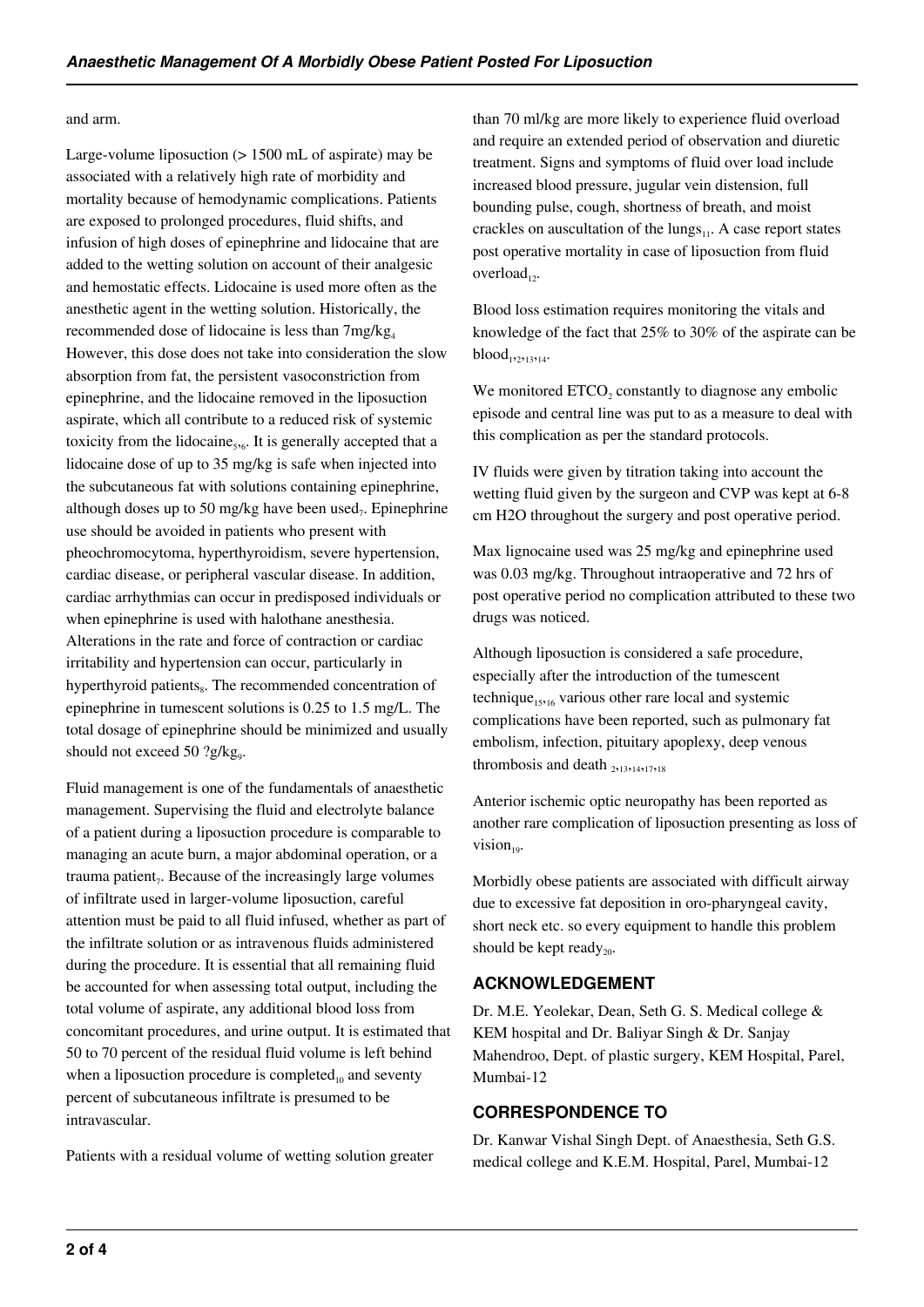Email: kanvis1981@gmail.com Ph.- 91-9819908226

#### **References**

1. Kenkel JM, Lipschitz AH, Luby M, Kallmeyer I, Sorokin E, Appelt E, et al. Hemodynamic physiology and thermoregulation in liposuction. Plast Reconstr Surg. 2004;114:503-13; discussion 514-5. 2. Albin R, de Campo T. Large-volume liposuction in 181

patients. Aesthetic Plast Surg. 1999;23:5-15. 3. Utiyama Y, Chiacchio ND, Yokomizo V, Benemond T, Metelmann U. Estudo retrospectivo de 288 lipoaspirações realizadas no Serviço de Dermatologia do Hospital do Sevidor Público Municipal de São Paulo. An Bras Dermatol. 2003;78:435-42

4. Miller, R. D. Anesthesia, 5th Ed. Philadelphia: Churchill Livingstone, 2000. Pp. 503-517

5. Rohrich, R. J., Beran, S. J., and Fodor, P. B. The role of subcutaneous infiltration in suction-assisted lipoplasty: A review. Plast. Reconstr. Surg. 99: 514,1997.

6. Fodor, P. B. Wetting solutions in ultrasound-assisted lipoplasty. Clin. Plast. Surg. 26: 289, 1999.

7. Ronald E. Iverson, M.D., Dennis J. Lynch, M.D., and the ASPS Committee on Patient Safety. Practice Advisory on

Liposuction. Cosmetic Special Topic Plastic and

Reconstructive Surgery vol. 113, No. 5

8. Matarasso, A. The tumescent technique: The effect of high tissue pressure and dilute epinephrine on absorption of lidocaine. Plast. Reconstr. Surg. 103: 997,1999

9. William P. Coleman et el Journal of the American Academy of Dermatology - Volume 45, Issue 3 (September

2001)

10. Trott, S. A., Beran, S. J., Rohrich, R. J., Kenkel, J. M., Adams, W. P., and Klein, K. W. Safety considerations and fluid resuscitation in liposuction: An analysis of 53 consecutive patients. Plast. Reconstr. Surg. 102: 2220, 1998 11. Gingrass, M. K. Lipoplasty complications and their prevention. Clin. Plast. Surg. 26: 341, 1999. 12. Platt, MS. Deaths associated with liposuction: case reports and review of the literature. Journal of forensic sciences. Volume 47, Issue 1 (January 2002) 13. Courtiss EH, Choucair RJ, Donelan MB. Large-volume suction lipectomy: an analysis of 108 patients. Plast Reconstr Surg. 1992;89:1068-79; discussion 1080-2. 14. Cohen A, Kishore K, Wolansky L, and Frohman L. Pituitary apoplexy occurring during large volume liposuction surgery. J Neuroophthalmol, 2004;24:31-3. 15. Klein JA, Tumescent technique for local anesthesia improves safety in large-volume liposuction. Plast Reconstr Surg. 1993;92:1085-98; discussion 1099-100. 16. Klein JA, The tumescent technique. Anesthesia and modified liposuction technique. Dermatol Clin. 1990;8:425-37.

17. Rao RB, Ely SF, Hoffman RS. Deaths related to liposuction. N Engl J Med. 1999;340:1471-5. 18. Grazer FM, de Jong RH. Fatal outcomes from liposuction: census survey of cosmetic surgeons. Plast Reconstr Surg. 2000;105:436-46; discussion 447-8. 19. Frederico Castelo Moura; Leonardo Provetti Cunha; Mário Luiz Ribeiro Monteiro. Bilateral visual loss after liposuction: case report and review of the literature. Clinics vol.61 no.5 São Paulo Oct. 2006

20. Barash Paul G, Cullen BF, Stoelting RK. Clinical Anaesthesia. 5th edition 1140-1053